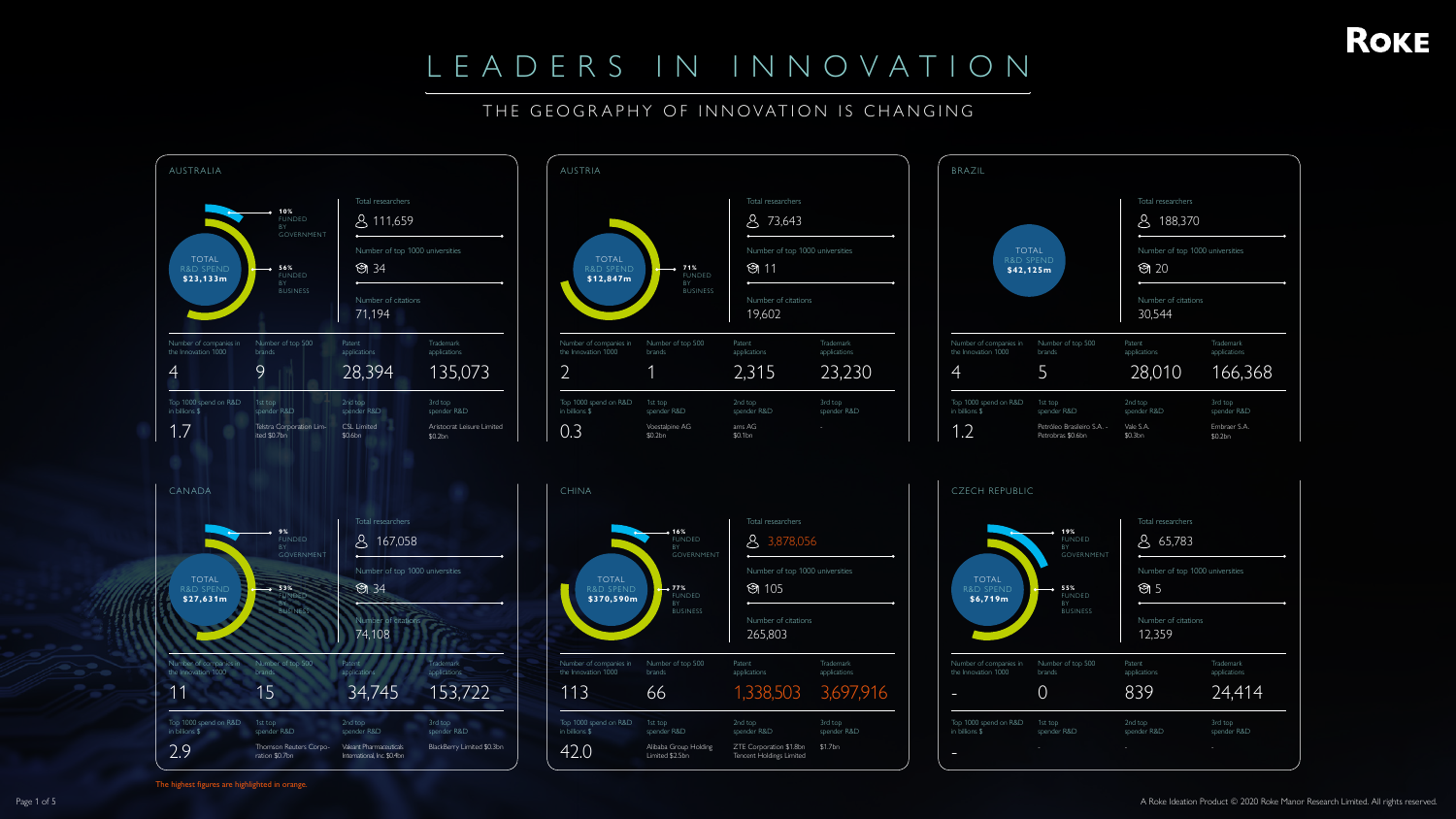#### THE GEOGRAPHY OF INNOVATION IS CHANGING

The highest figures are highlighted in orange.







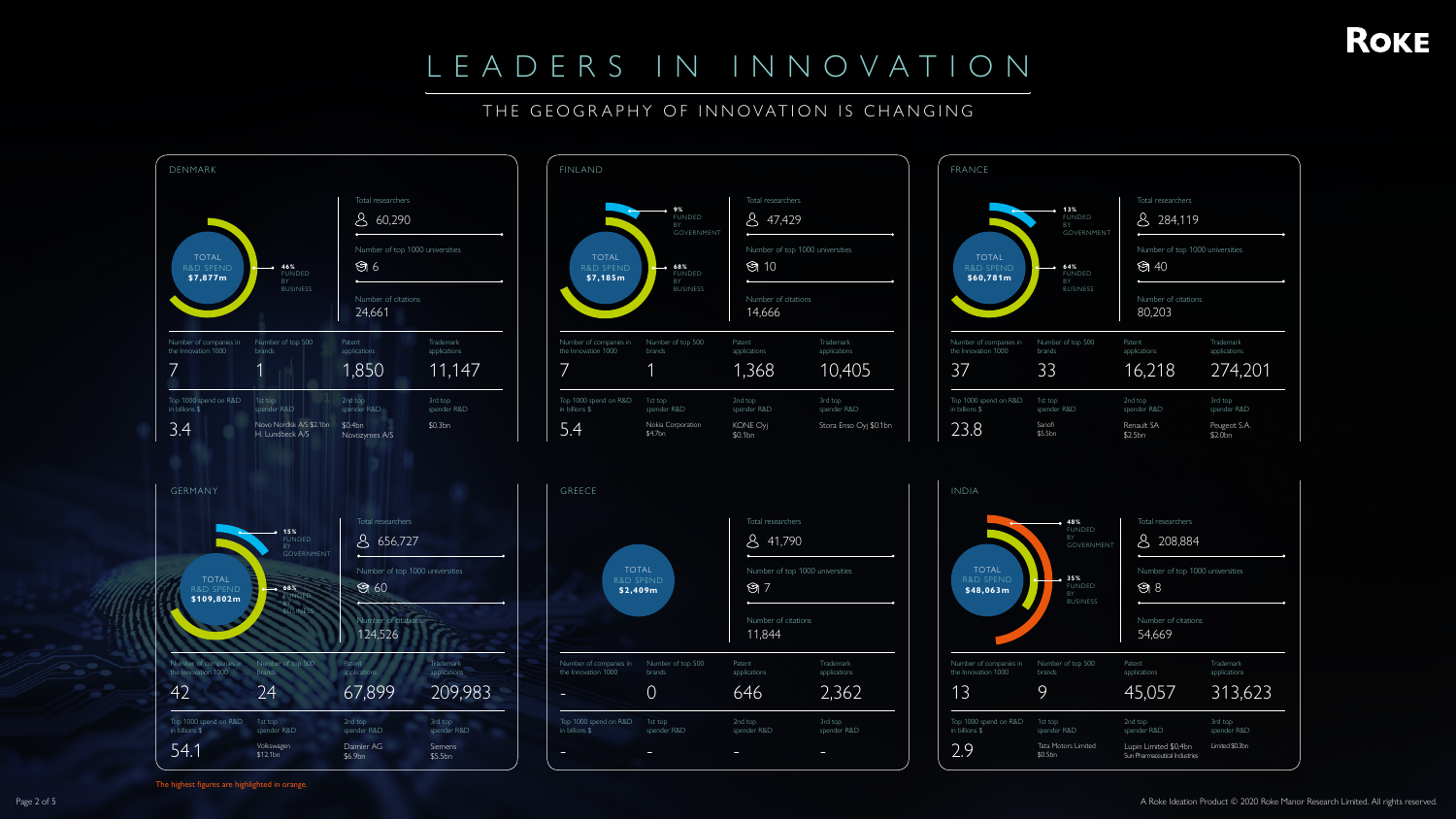## THE GEOGRAPHY OF INNOVATION IS CHANGING

The highest figures are highlighted in orange.



ITALY



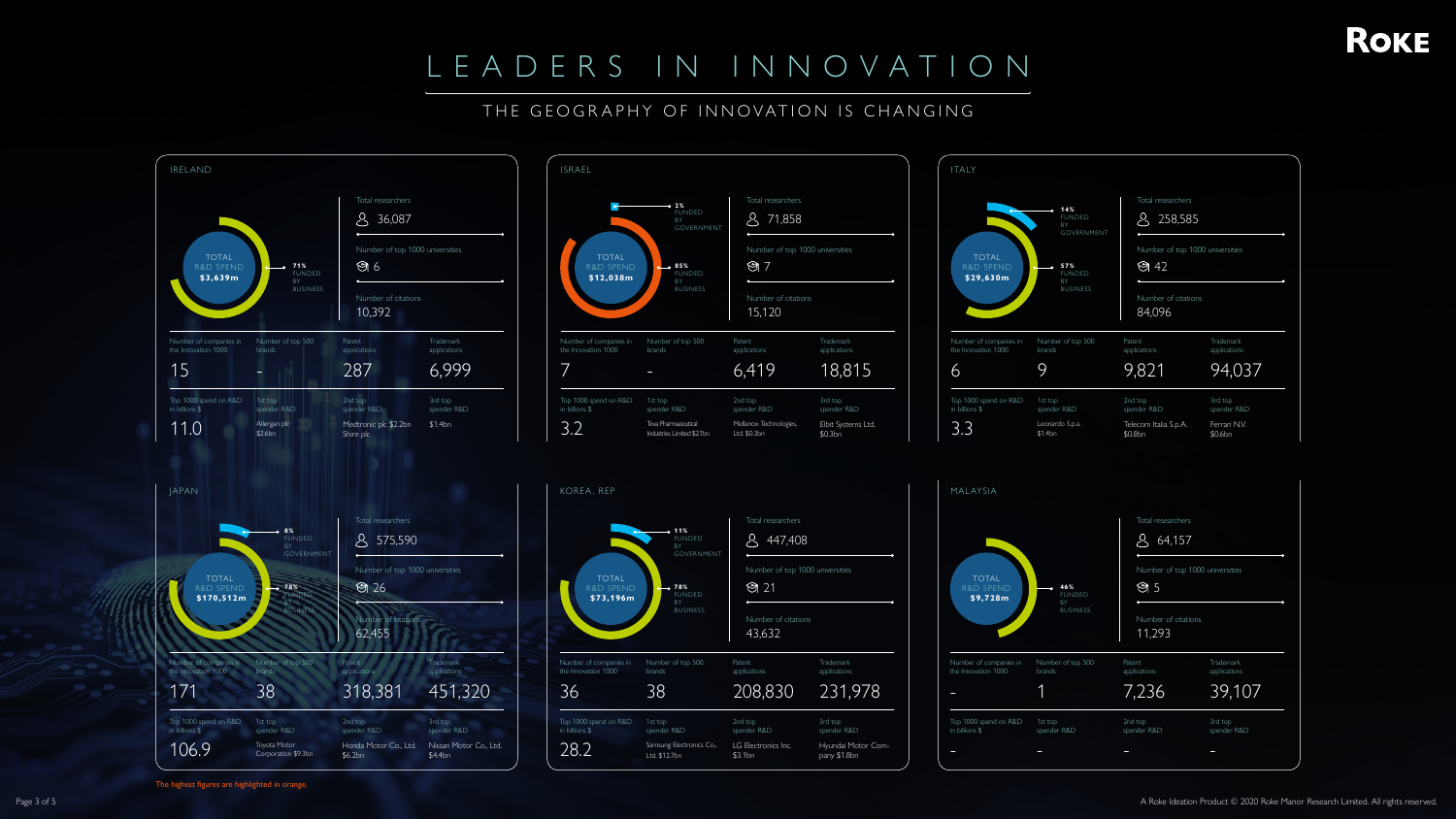### THE GEOGRAPHY OF INNOVATION IS CHANGING



The highest figures are highlighted in orange.